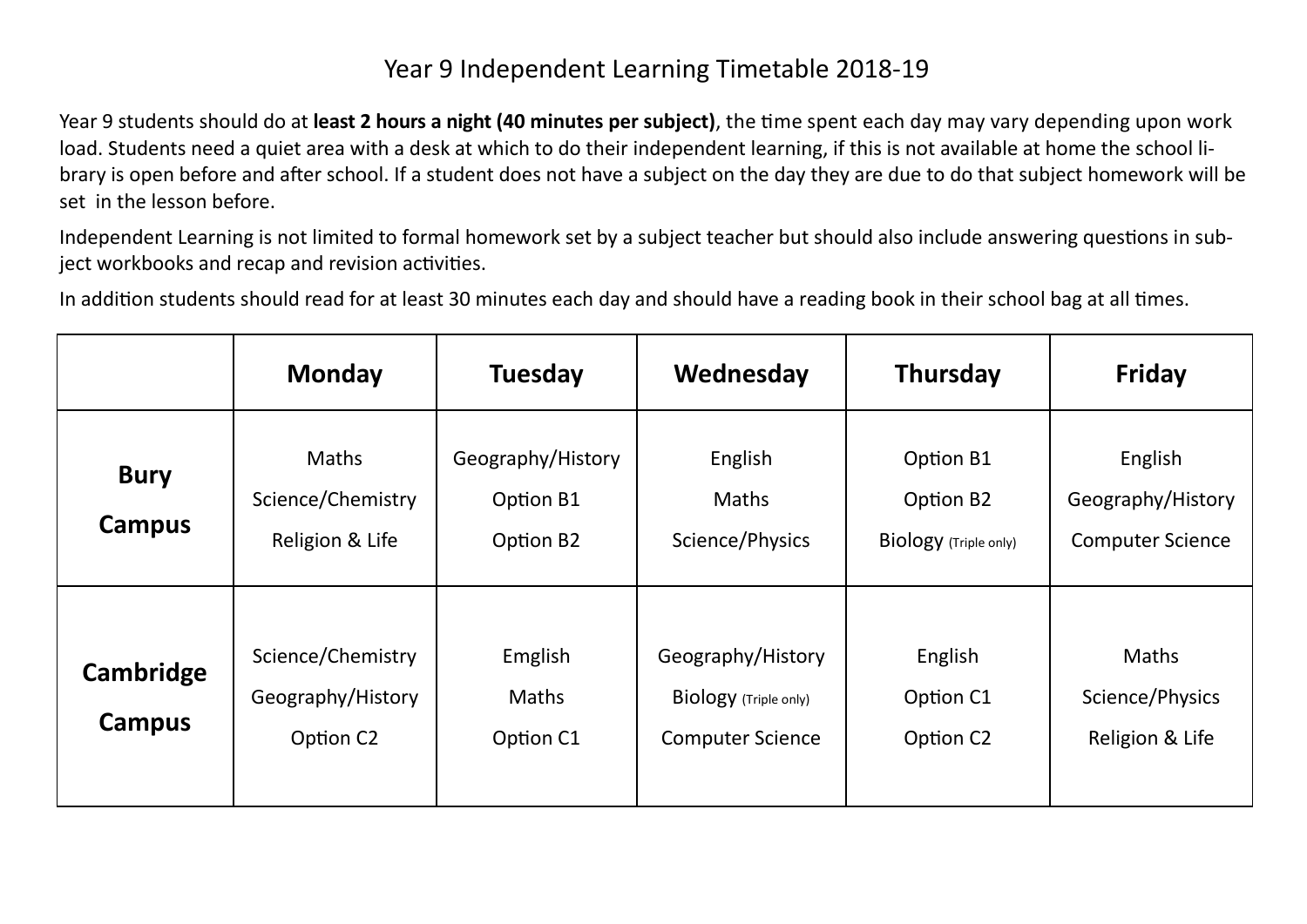## Year 10 Independent Learning Timetable 2018-19

Year 10 students should do at **least 2 hours a night (45 minutes per subject)**, the time spent each day may vary depending upon work load. Students need a quiet area with a desk at which to do their independent learning, if this is not available at home the school library is open before and after school. If a student does not have a subject on the day they are due to do that subject homework will be set in the lesson before.

Independent Learning is not limited to formal homework set by a subject teacher but should also include answering questions in subject workbooks and recap and revision activities.

In addition students should read for at least 30 minutes each day and should have a reading book in their school bag at all times.

|                       | <b>Monday</b>                          | <b>Tuesday</b>                                      | Wednesday                                 | <b>Thursday</b>                              | <b>Friday</b>                                      |
|-----------------------|----------------------------------------|-----------------------------------------------------|-------------------------------------------|----------------------------------------------|----------------------------------------------------|
| <b>Bury</b><br>Campus | English<br><b>Maths</b><br>Option N    | Science/Biology<br>Religion & Life<br>Option M      | Science/Chemistry<br>Option M<br>Option N | English<br>Option L<br>Physics (Triple only) | <b>Maths</b><br>Religion & Life<br>Option L        |
| Cambridge<br>Campus   | English<br>Science/Biology<br>Option T | <b>Maths</b><br>Option R<br>Chemistry (Triple only) | English<br>Option R<br>Option S           | Religion & Life<br>Option S<br>Option T      | <b>Maths</b><br>Science/Physics<br>Religion & Life |